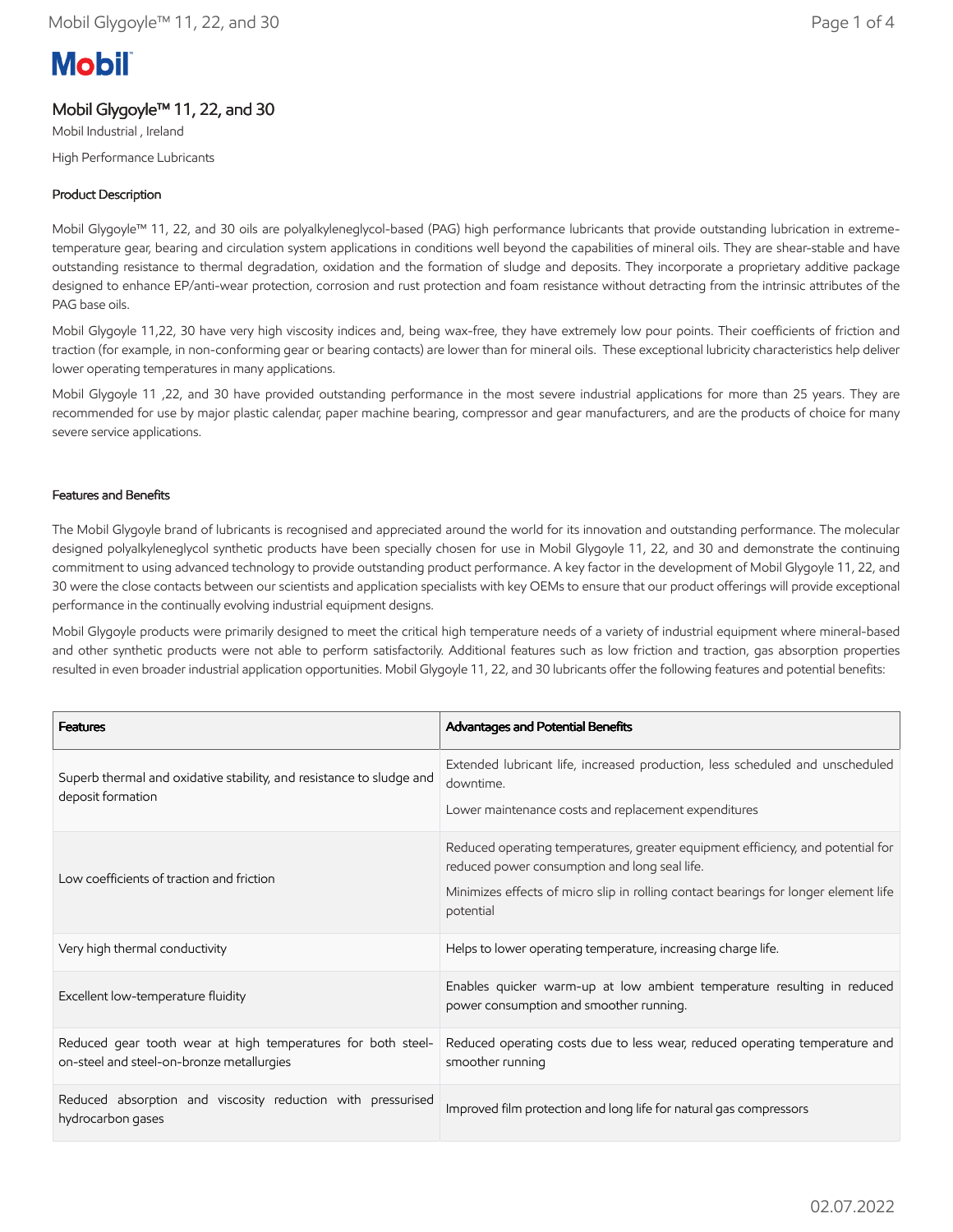| <b>Features</b>                              | <b>Advantages and Potential Benefits</b>                                                            |  |
|----------------------------------------------|-----------------------------------------------------------------------------------------------------|--|
| Multipurpose industrial equipment capability | Potential to use fewer products with reduced inventory costs and less chance for<br>mis-lubrication |  |

# Applications

Mobil Glygoyle lubricants are recommended for the most severe conditions in all types of plain and anti-friction bearings and industrial enclosed gears up to a bulk oil temperature of 200º C. Specific applications include:

- Severe plastic calendar operations
- High temperature paper machine bearings
- Industrial enclosed gears spur, bevel and worm gearing
- Reciprocating and rotary air, natural gas, CO2 and other process gasses

# Application notes

Polyalkyleneglycol (PAG) based lubricants have some inherent excellent lubrication properties imparted by the PAG base oil. However, PAG based lubricants do have limitations with respect to compatibility with seal and coating materials, some varieties of light metal alloys and other lubricants. Before applying any PAG lubricant, contact the original equipment manufacturer for specific advice on the application.

# Compatibility with other lubricants

Mobil Glygoyle 11, 22, and 30 are not compatible with mineral oils and most other synthetic lubricants. Additionally, depending on the specific type of PAG base fluid, they may not be compatible with other PAG type lubricants. (e. g. Mobil Glygoyle 11, 22, 30 and Mobil Glygoyle ISO VG Series are not miscible)Mobil Glygoyle 11, 22, and 30 are not generally recommended for use in systems previously filled with mineral oils or PAO based synthetic lubricants. It is further recommended to check compatibility when topping up or replacing existing PAG fillings with Mobil Glygoyle products, generally the preference is to avoid mixtures by draining, flushing and refilling.When changing from mineral oil or other synthetic products to Mobil Glygoyle products, it is crtical to clean the system thoroughly and flush with suitable fluids prior to conversion. For further details please contact your ExxonMobil representative.

#### Water

Mobil Glygoyle 11, 22, and 30, along with all PAG based lubricants, are hygroscopic and absorb more water than mineral oils or synthetic hydrocarbons before. Therefore extra care should be taken not to expose PAG oils to excessive moisture. Due to their inherent high specific gravity, water does not drop to the bottom of reservoirs, but stays on top of the lubricant.

#### Seal compatibility

PAG based lubricants are not compatible with most standard seal materials used for mineral oils or synthetic hydrocarbons. Incompatible materials are likely to shrink or swell, thus causing severe leakage or seizure of the seal. When converting from mineral oil or synthetic hydrocarbons to Mobil Glygoyle 11, 22, or 30, seal compatibility must be considered.. FKM and VMQ are normally suitable for use with PAG. NBR materials may be used but have restricted temperature range. In all cases, operating conditions and the variability of elastomer properties from different manufactures should be considered. For best results, consult the equipment supplier or seal manufacturer for specific recommendations.

# Light Metal Alloys

Mobil Glygoyle 11, 22, and 30 and PAG lubricants are well suited for gear applications with ferrous and most non ferrous materials. However, Mobil Glygoyle products and PAG lubricants are not recommended for use with light metal alloys containing Aluminum or Magnesium. PAG lubricants can lead to increased wear when used with light metal alloys of this nature. Please consult the original equipment manufacturer for additional information.

#### Other Materials

Paints, coatings, and some plastics are not suitable for use with PAG lubricants. In general two component paints (reactive paints, epoxy resins) are suitable for use for interior coatings in contact with the lubricant. Otherwise, interiors in contact with the lubricant should be left uncoated. Materials used for oil level gages, inspection doors etc., should preferably be made of natural glass or polyamide materials. Other transparent plastics, e.g. Plexiglas, may deteriorate and crack under stress.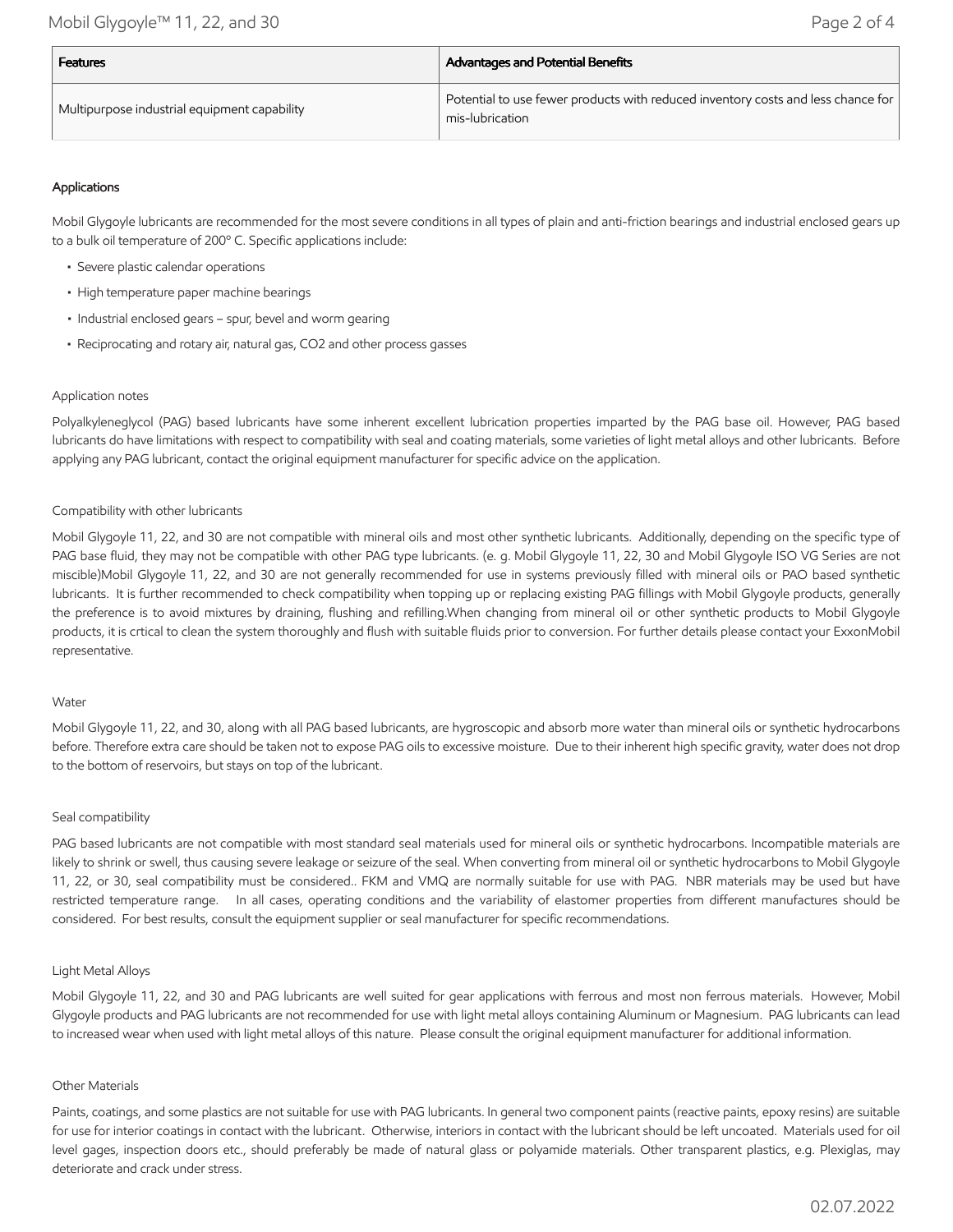# Properties and Specifications

| Property                                               | MOBIL GLYGOYLE 11 | MOBIL GLYGOYLE 22 | MOBIL GLYGOYLE 30 |
|--------------------------------------------------------|-------------------|-------------------|-------------------|
| Copper Strip Corrosion, 24 h, 100 C, Rating, ASTM D130 | 1B                | 1B                | 1B                |
| FZG Scuffing, Fail Load Stage, A/8.3/90, ISO 14635-1   | $12+$             | $12+$             | $12+$             |
| Flash Point, Cleveland Open Cup, °C, ASTM D92          | 226               | 229               | 221               |
| Foam, Sequence I, Stability, ml, ASTM D892             | $\mathbf{O}$      | $\mathbf{O}$      | $\mathbf{0}$      |
| Foam, Sequence I, Tendency, ml, ASTM D892              | 5                 | 5                 | 5                 |
| Four-Ball Wear Test, Scar Diameter, mm, ASTM D4172     | 0.4               | 0.4               | 0.4               |
| Kinematic Viscosity @ 100 C, mm2/s, ASTM D445          | 11.5              | 25.1              | 30.9              |
| Kinematic Viscosity @ 40 C, mm2/s, ASTM D445           | 85                | 177               | 224               |
| Pour Point, °C, ASTM D97                               | $-45$             | $-41$             | $-41$             |
| Rust Characteristics, Procedure A, ASTM D665           | <b>PASS</b>       | <b>PASS</b>       | <b>PASS</b>       |
| Specific Gravity, 20 C/20 C, ASTM D1298                | 1.009             | 1.007             | 1.006             |

# Health and Safety

Health and Safety recommendations for this product can be found on the Material Safety Data Sheet (MSDS) @ [http://www.msds.exxonmobil.com](http://www.msds.exxonmobil.com/psims/psims.aspx) /psims/psims.aspx

All trademarks used herein are trademarks or registered trademarks of Exxon Mobil Corporation or one of its subsidiaries unless indicated otherwise.

05-2020 Esso Petroleum Company limited ExxonMobil House, Ermyn Way, Leatherhead, Surrey KT22 8UX

# 44 (0)1372 222000

[http://www.exxonmobil.com](http://www.exxonmobil.com/)

Typical Properties are typical of those obtained with normal production tolerance and do not constitute a specification. Variations that do not affect product performance are to be expected during normal manufacture and at different blending locations. The information contained herein is subject to change without notice. All products may not be available locally. For more information, contact your local ExxonMobil contact or visit [www.exxonmobil.com](http://www.exxonmobil.com/)

ExxonMobil is comprised of numerous affiliates and subsidiaries, many with names that include Esso, Mobil, or ExxonMobil. Nothing in this document is intended to override or supersede the corporate separateness of local entities. Responsibility for local action and accountability remains with the local ExxonMobil-affiliate entities.

Energy lives here™